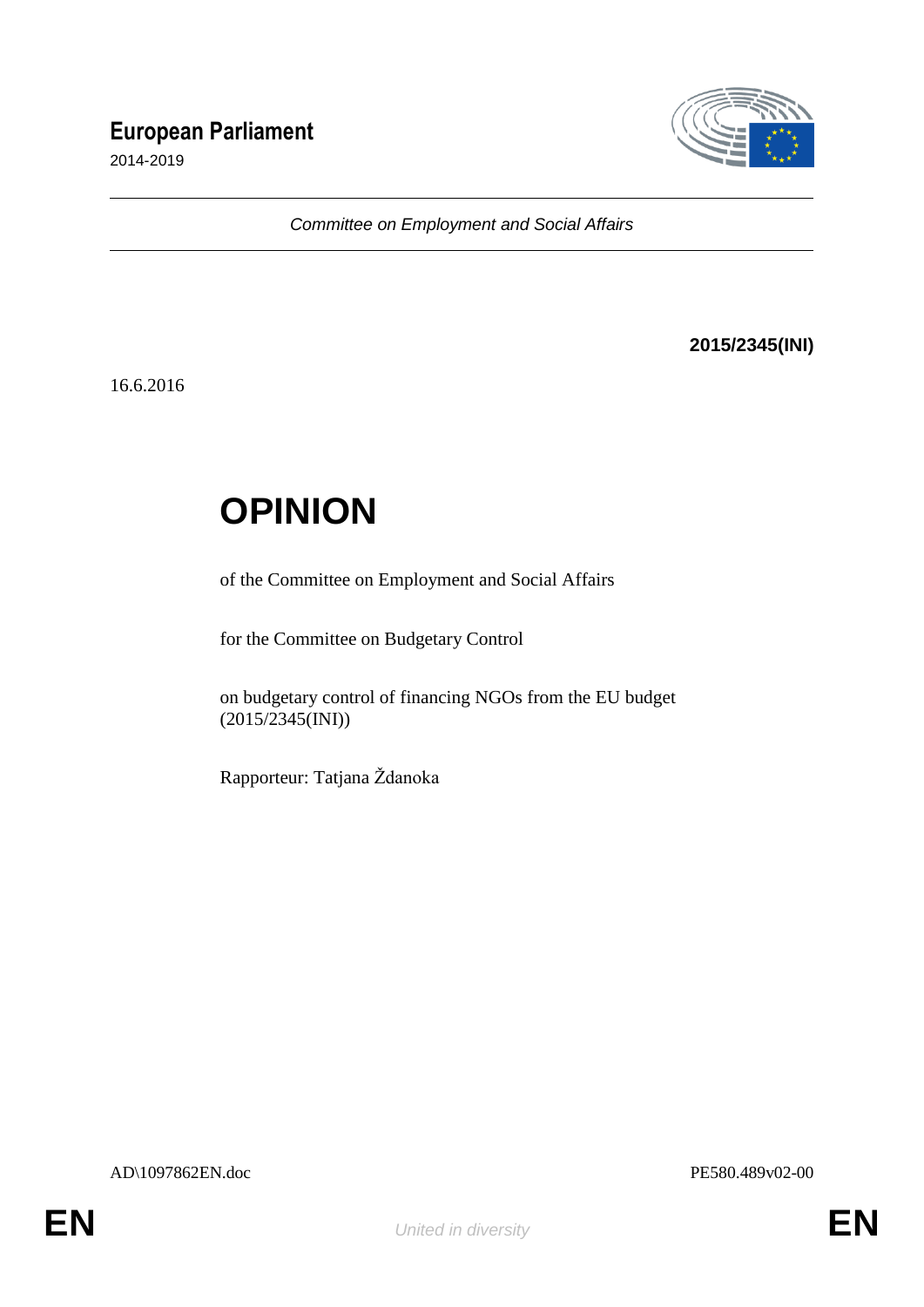PA\_NonLeg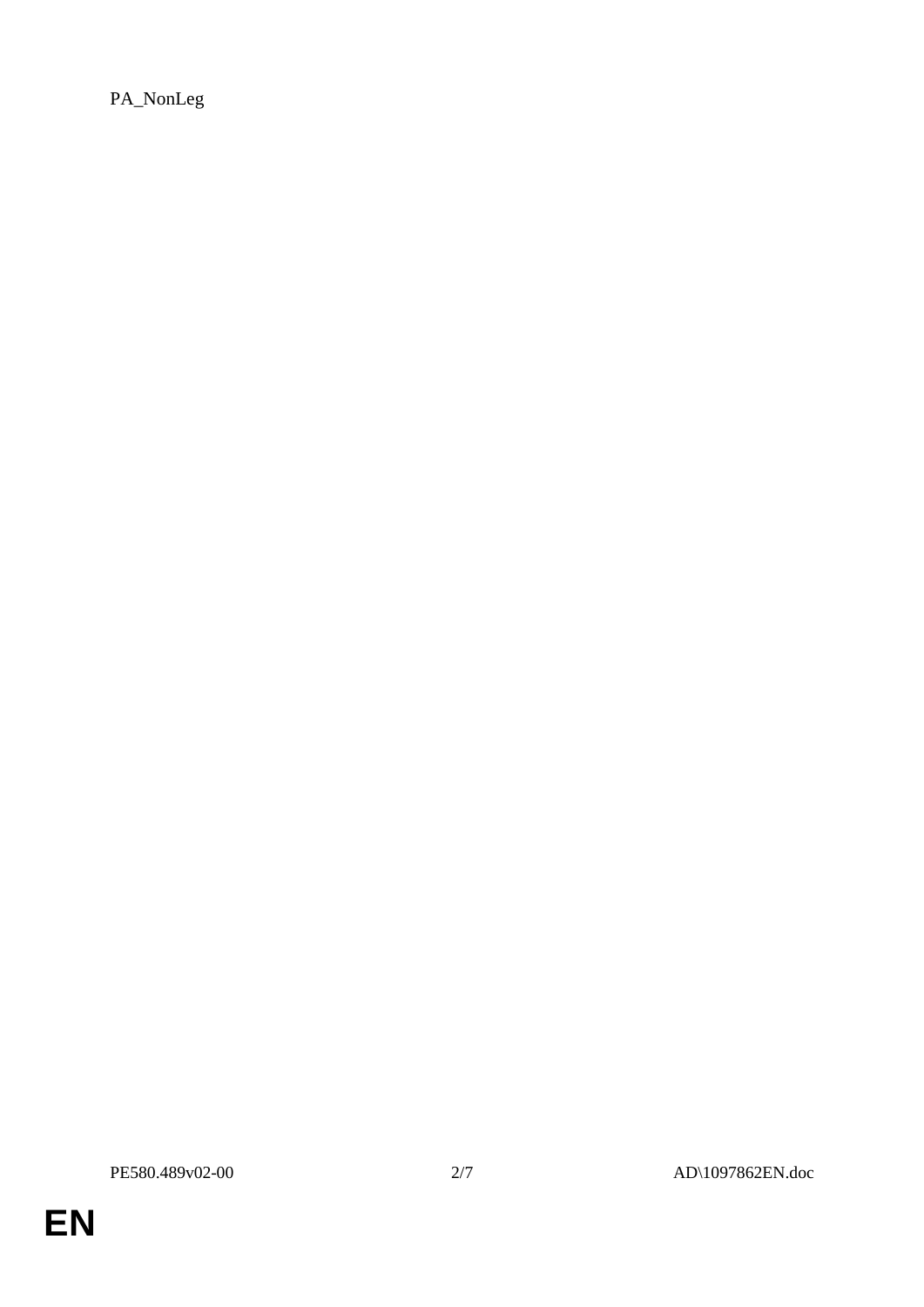## **SUGGESTIONS**

The Committee on Employment and Social Affairs calls on the Committee on Budgetary Control, as the committee responsible, to incorporate the following suggestions into its motion for a resolution:

- 1. Notes that the social spending to GDP ratio has declined in many Member States since the onset of the global financial crisis<sup>1</sup>, including with regard to the provision of services of general interest; points out that following the crisis and the subsequent budget cuts, public funding of non-governmental organisations (NGOs) has significantly declined throughout the EU and particularly in programme countries; regrets the fact that in some Member States, NGOs in the community service provision sector have, in some instances, experienced significant challenges as a result of multinationals being part of the tendering process for the contracts to provide community and local services;
- 2. Recalls the special role the Treaty on the Functioning of the European Union assigns to social partners, which requires adequate financial support;
- 3. Is concerned that due to the procyclical nature of public spending the financial capacity and social mission of NGOs are significantly challenged at times when they are most needed, as unemployment, poverty and social exclusion in the EU are still unacceptably high; stresses the need for sufficient NGO funding even in times of tight budgets, in light of their critical contribution to filling the gaps of, and reinforcing, public policies; recalls, however, that addressing social problems is first and foremost the task of national governments and that NGOs cannot compensate for social policy deficits in the Member States nor replace public actors in the field;
- 4. Acknowledges the essential role social NGOs play in developing, monitoring and implementing EU and national policies, for example by carrying out public awareness campaigns, research and data collection, mobilising their members to deliver better services and providing expertise for policymakers at EU and Member State level; recognises the importance of NGO mediation between citizens and public authorities and points out that capitalising on NGOs' grass-roots knowledge improves the understanding of the complex realities many people are facing in their daily lives; considers that this is particularly the case for those people who are most vulnerable or socially excluded and thus are often unheard in the political debate;
- 5. Points out that public financing of NGOs working with and for people in socially vulnerable situations is important also because these NGOs have less access to other types of funding such as members' contributions or income from profit-making activities;
- 6. Considering the current geopolitical context, in which NGOs are playing a fundamental role in assisting and managing refugees and displaced persons, hopes that the Commission will increase the financial support it provides to these NGOs;
- 7. Points out that EU programmes such as the EaSI, ESF, REC, FEAD and EFSI cannot be

 $\overline{a}$ <sup>1</sup> https://www.oecd.org/els/soc/OECD2014-Social-Expenditure-Update-Nov2014-8pages.pdf, p. 2.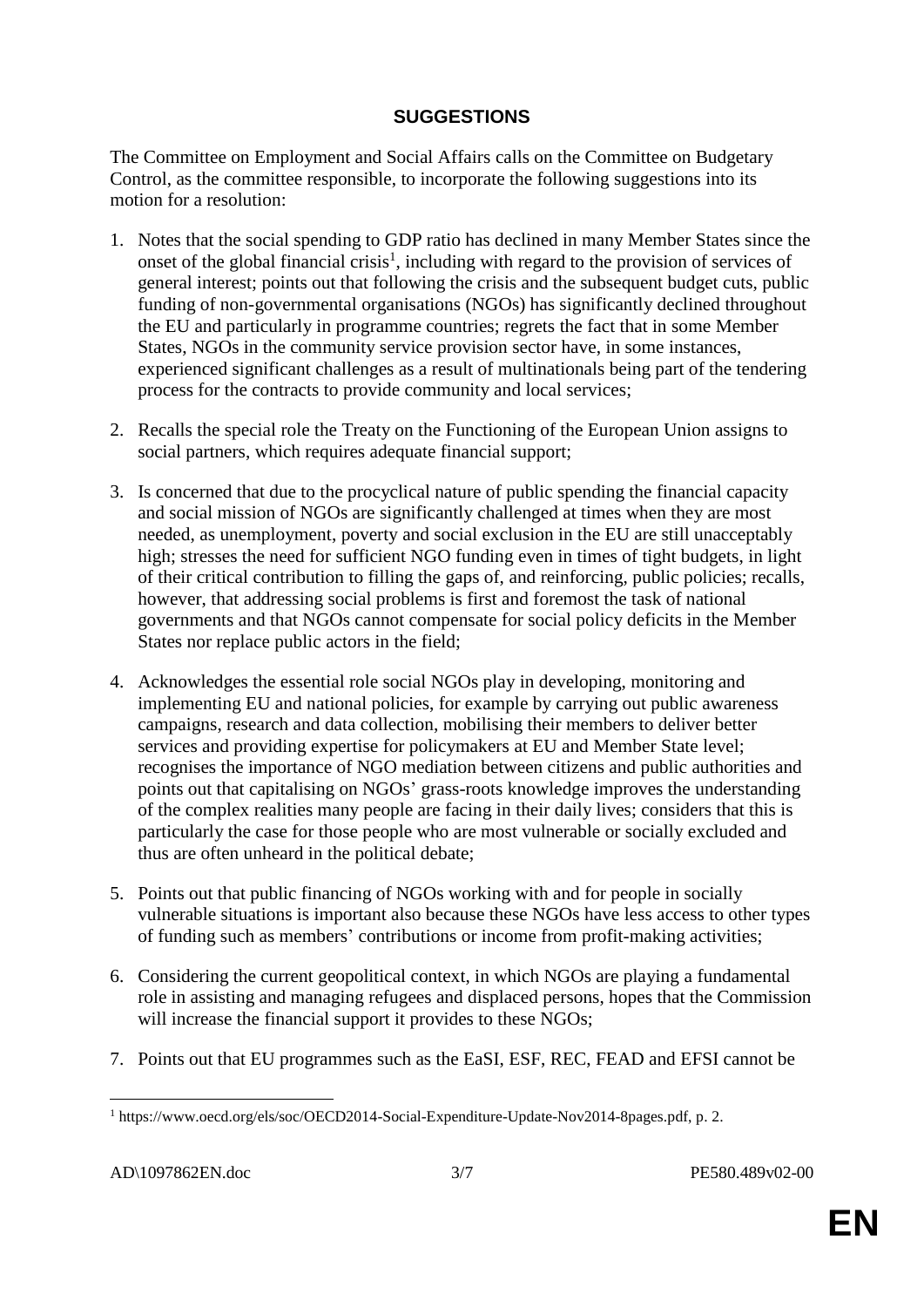fully implemented without NGO involvement at all levels and throughout the whole programme cycle; points out that the diversity of social issues requires the provision of funding for a wide range of NGOs, including smaller and recently established ones, in order to cover the whole social spectrum; urges the Commission and the Member States to develop and engage in genuine partnerships across policy areas with NGOs and the broader civil society in order to help deliver policies and programmes, particularly in the area of social inclusion;

- 8. Points out that social NGOs contribute to the social policy priorities set by the EU and that for some of these priorities the Commission can help to ensure progress by adequately funding those NGOs working in this area at EU level;
- 9. Recalls that the Employment Guidelines need to be implemented in partnership with representatives of civil society; recalls that in 2015 the EPSCO Council invited the Member States and the Commission to better involve civil society in discussions on how to improve job quality and ensure sustainable labour market inclusion<sup>1</sup>;
- 10. Calls on the Commission and the Member States to take all measures necessary to ensure the independence of social NGOs at EU, national, regional and local levels, including with regard to the provision of services, and to provide funding to contribute to the independent development, implementation and assessment of policies; believes that it would benefit transparency to create a European database of NGOs receiving EU funding;
- 11. Condemns any attempt by public authorities in some Member States to use public funds to impose political control over NGOs; considers that a vibrant policymaking discourse must include both support and dissent and allow for challenge and criticism without any repercussions or the threat of repercussions regarding future public funding and support; stresses, therefore, that financial support to NGOs must not be restricted to those NGOs which share the same views as the policymakers and that NGOs must be operationally and politically independent in order to ensure they are entirely free to play an advocacy role for civil society; stresses, however, that organisations need to have democratic structures and to respect and adhere to core European principles and fundamental values, such as solidarity, respect, equal treatment and non-discrimination, in order to be publicly financed; calls for identification at EU level of the characteristics of NGOs and asks the Commission to work towards a common definition;
- 12. Urges the Commission and the Member States to promote the social and solidarity-based ethos of NGOs in the community and voluntary sector; supports the 'bottom-up' approach in the community development and NGO sector, which promotes community participation and mobilisation and emphasises local decision-making; urges the Member States and the Commission to engage in genuine consultation and negotiation with the community and voluntary sector;
- 13. Regrets the decrease in EU funding for European NGOs active in the social field under EaSI and the REC<sup>2</sup> compared to the previous Progress, Daphne and Europe for Citizens

 $\overline{a}$ 

<sup>1</sup> Council Conclusions on inclusive labour markets, 9 March 2015.

<sup>&</sup>lt;sup>2</sup> For example, the previous stand-alone funded Daphne Programme to combat violence against women, young people and children was integrated into the current Rights, Equality and Citizenship Programme, which resulted in an overall decrease in funding in comparison to previous funding.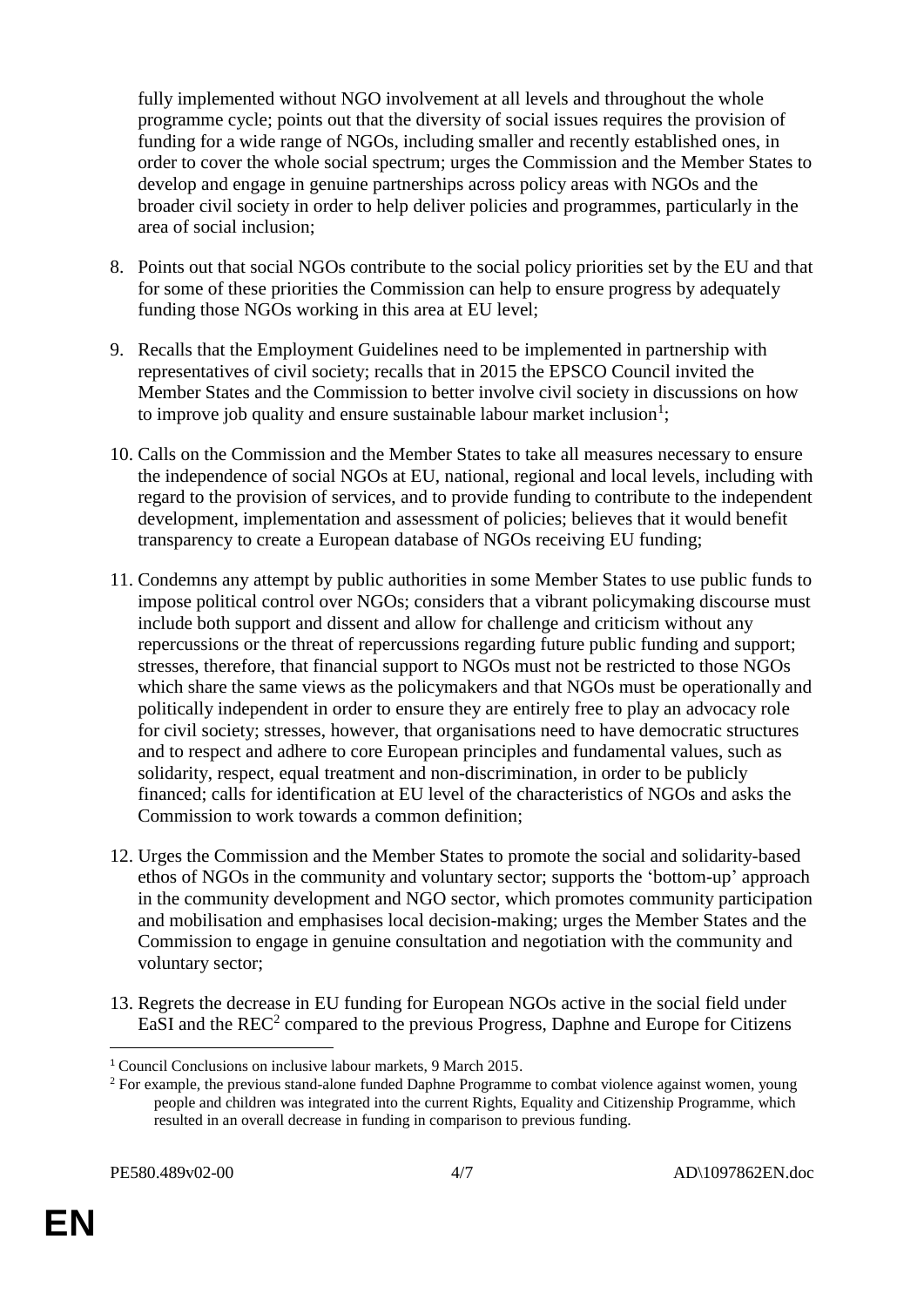programmes; urges the Commission to consider putting the levels of funding back up to previous levels; calls on the Commission to clarify the criteria for granting funding to projects and organisations, and for more transparency regarding the reasons for reducing or refusing funding for certain organisations and projects;

- 14. Notes that many NGOs, in particular the small ones, have difficulties in accessing ESF funding and are disproportionately burdened by the complexity of programmes and reporting requirements, partly owing to a lack of information; calls on the Commission and Member States to step up support in this area in an active and sustainable manner, provide more guidance and information, reduce administrative burden and simplify procedures, and consult with NGOs in order to identify the best ways to report and share both impact and experience; asks the High Level Group of Independent Experts on Monitoring Simplification for Beneficiaries of the European Structural and Investment Funds to develop and propose, in cooperation with NGOs, measures to facilitate access to financing;
- 15. Calls on the Commission to focus funding programmes for NGOs active in the social field on operational grants beyond one year, rather than on action grants, and to reduce the time between the notification of contracts and the first payments; considers that this would ensure the effectiveness and sustainability of their work and staff, strengthen and develop capacities and skills, fulfil their long-term missions, for example the provision of social services, and allow decision makers to build relationships with them as reliable partners; calls on the Commission to continue to develop operational funding through Framework Partnership Agreements and for a multi-year period, as is currently the case with the EaSI programme;
- 16. Notes that many EU funds available for NGOs active in the social field require cofinancing and, according to the co-financing principle, the EU grant may not finance the entire cost of an action implemented by beneficiaries, which means that the beneficiary needs to raise a share of the required funds – typically at least 10 % – from other sources; is concerned that too high a share could be detrimental to the applicant NGO, which may not be able to raise this amount, and that this is leading to some NGOs being excluded; calls on the Commission and the Member States to change the financial regulations in order to reduce the share of co-financing or for other means to be taken into account which could be monetarised and are still subject to audit, such as volunteer time or contributions in kind; notes that some social NGOs report that there are inconsistencies in the way co-financing levels are applied to various NGOs and calls for the rules to be applied in a consistent way;
- 17. Calls on the Commission, in its proposal for a revision of the financial regulations, to consider contributions in kind as eligible expenditure, and to increase the ceiling for indirect expenditure in grants for actions and operating grants;
- 18. Regrets that sometimes under different programmes, such as the EaSI, only public administration bodies can apply for funding as lead partner; calls, therefore, on the Commission, in a future revision, to put forward a proposal to adapt the rules and the programmes in such a way that NGOs can also become the lead partner;
- 19. Notes that in the EU many NGOs active in the social field work in areas covered by different Commission Directorates-General (DGs); calls on the Commission to make it

AD\1097862EN.doc 5/7 PE580.489v02-00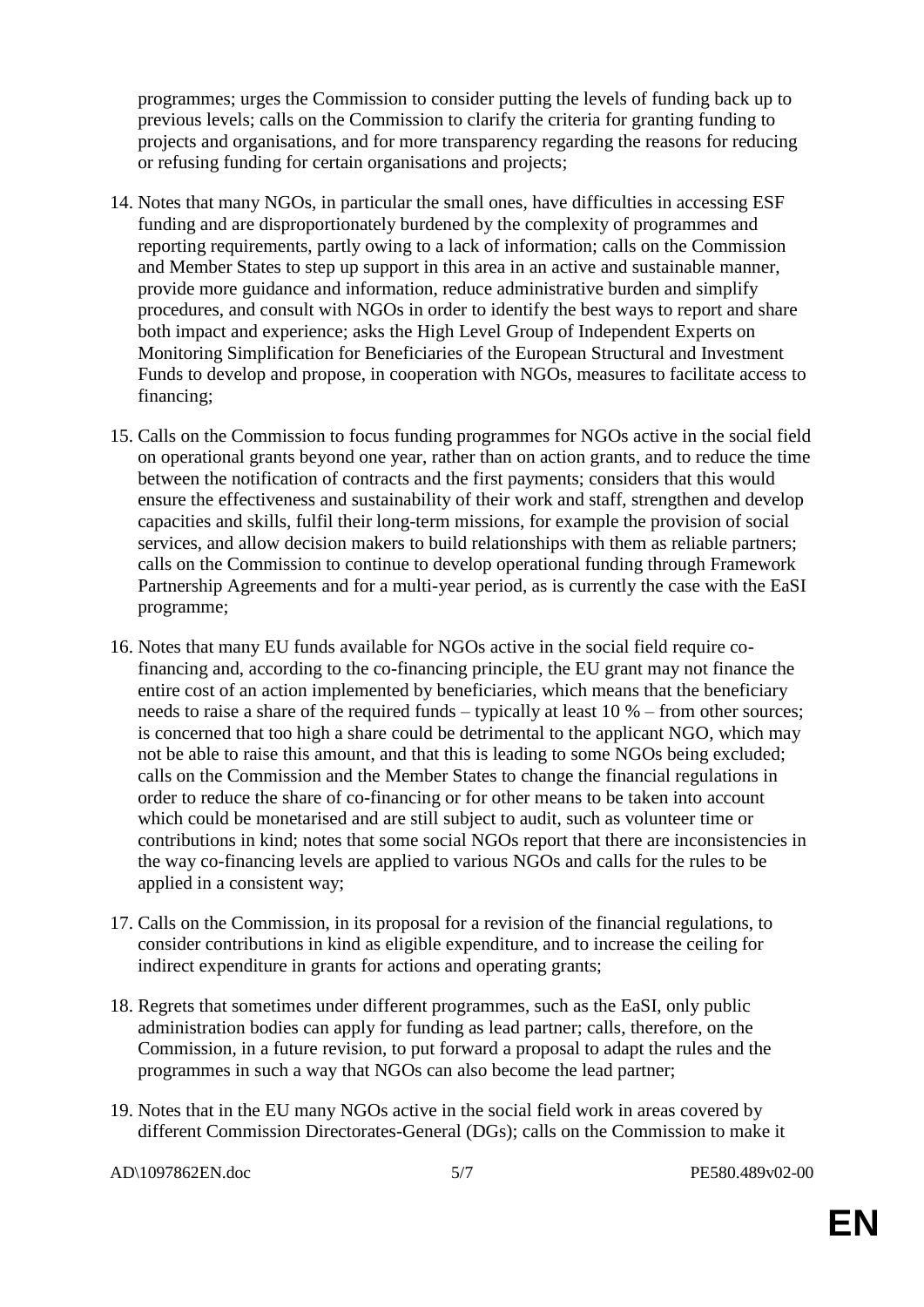possible to combine operational grants from more than one DG and to ensure that it is possible to claim overheads in action grants while receiving operating grants without double funding, especially in cases where NGOs receive only small operating grants in terms of percentage of their total expenditure;

- 20. Calls on the Commission and on Member State authorities to handle social NGOs' funding applications and reports without delay and to ask for additional information in good time in order to avoid suspension of payment, which can have a detrimental impact on the organisation's cash flow;
- 21. Calls for the publication of the outcomes of the EaSI scoring mechanism that is used to analyse and assess the conformity and potential of submitted proposals, and for the publication of the assessors' qualifications;
- 22. Acknowledges the importance of transparency and of the efficient use of public money, and therefore considers that stringent but reasonable reporting and evaluation requirements must be put in place, which NGOs need to fulfil within a given time frame in order to receive funding; points out that in the social field full policy impact is often difficult to identify and measure within the given reporting period, especially in the case of short-term projects or when too many quantitative indicators are used; calls, therefore, on the Commission to better balance the measuring and reporting requirements of output and impact of NGOs' activities by focusing on medium to long-term qualitative impact and added value rather than just short-term quantitative impact; calls, furthermore, for it to be ensured that the requirements fit the objectives for which funding was received; calls on the Commission to ensure transparency in the allocation of funds from the EU budget to NGOs;
- 23. Notes that the EU monitoring and evaluation systems for NGOs usually rely on selfreporting; calls on the Commission to consider complementing this with external evaluations of NGO activities during and after project implementation and also over a longer period of time, as well as within and across different policy areas;
- 24. Highlights the importance of high transparency standards with regard to ex-post audit procedures; calls on the Commission to develop and apply common guidelines for NGO audits, which are to be respected by both internal and external auditors;
- 25. Calls on the Commission to put forward a proposal for clear and transparent guidelines and procedures for civil dialogue with European social NGOs to allow for meaningful involvement that goes beyond mere consultation of the full range of EU-level stakeholders;
- 26. Calls for social NGOs to be represented in the High Level Group of Independent Experts on Monitoring Simplification for Beneficiaries of the European Structural and Investment Funds.